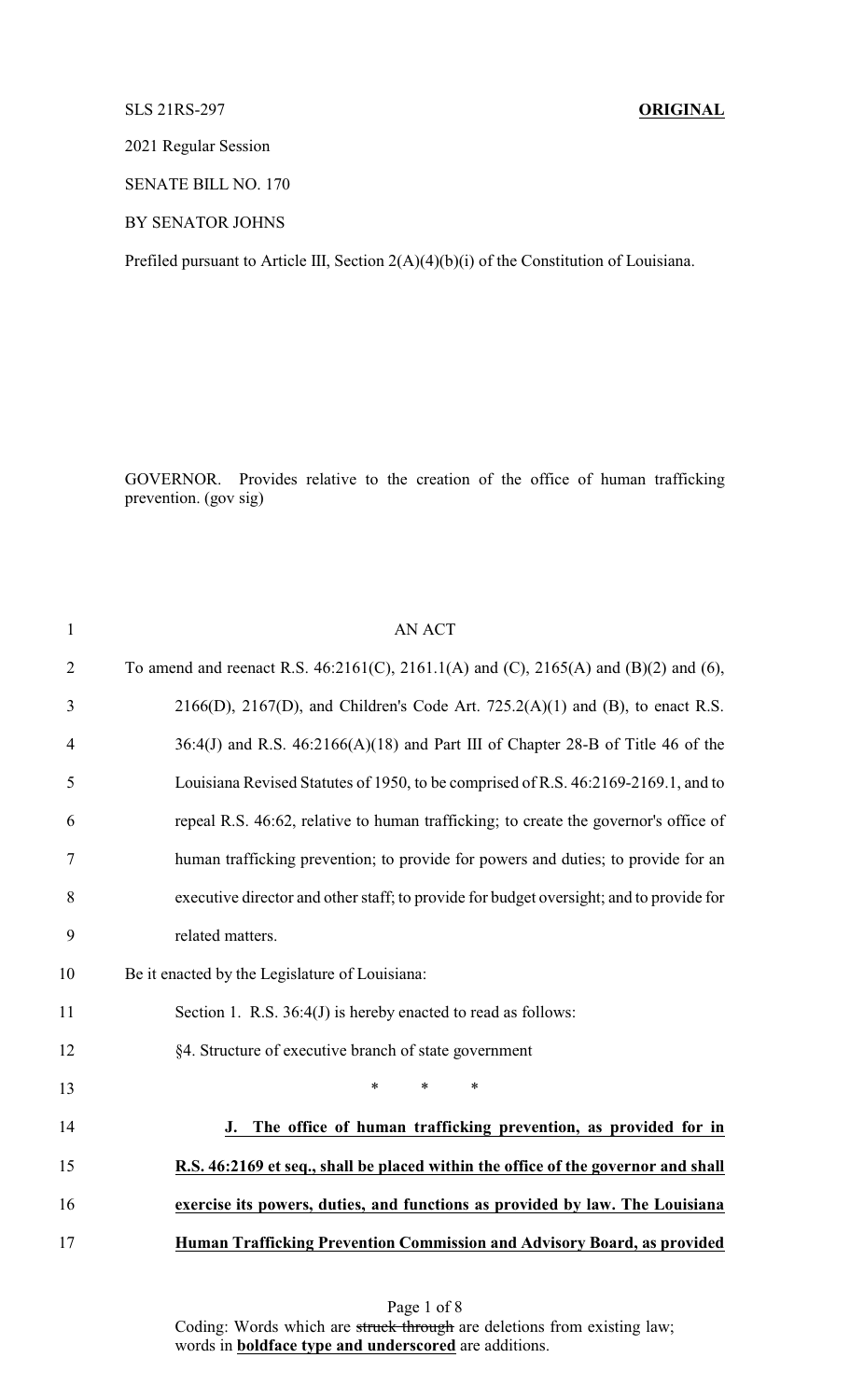| $\mathbf{1}$   | for in R.S. 46:2165 et seq., shall be placed within the office of human trafficking           |
|----------------|-----------------------------------------------------------------------------------------------|
| $\overline{2}$ | prevention.                                                                                   |
| 3              | *<br>*<br>∗                                                                                   |
| $\overline{4}$ | Section 2. R.S. 46:2161(C), 2161.1(A) and (C), 2165(A) and (B)(2) and (6),                    |
| 5              | $2166(D)$ , and $2167(D)$ are hereby amended and reenacted and R.S. $46:2166(A)(18)$ and Part |
| 6              | III of Chapter 28-B of Title 46 of the Louisiana Revised Statutes of 1950, comprised of R.S.  |
| 7              | 46:2169-2169.1, are hereby enacted to read as follows:                                        |
| 8              | §2161. Human trafficking victims services plan; children                                      |
| 9              | $\ast$<br>$\ast$<br>$\ast$                                                                    |
| 10             | C.(1) Each private entity that provides services to victims pursuant to the                   |
| 11             | provisions of this Section shall submit to the governor's office of human                     |
| 12             | trafficking prevention and to the Department of Children and Family Services an               |
| 13             | annual report on their operations including information on the services offered,              |
| 14             | geographic areas served, the number of persons served, and individual status updates          |
| 15             | on each person served. This information shall not include the name, address, or other         |
| 16             | identifying information of the person served. The Department of Children and                  |
| 17             | Family Services governor's office of human trafficking prevention shall compile               |
| 18             | the data from all the reports submitted pursuant to the provisions of this Subsection         |
| 19             | and shall provide this information to the legislature on or before the first day of           |
| 20             | February each year.                                                                           |
| 21             | Each statewide and local law enforcement entity that investigates                             |
| 22             | cases of human trafficking or related sexual offenses and that provides services              |
| 23             | to victims pursuant to the provisions of this Section shall submit to the                     |
| 24             | governor's office of human trafficking prevention and to the Department of                    |
| 25             | Children and Family Services an annual report on their operations including                   |
| 26             | information on type of investigation, outcome of the investigation, and any                   |
| 27             | services offered to victims, and demographic information related to the case and              |
| 28             | services offered.                                                                             |
|                |                                                                                               |

§2161.1. Human trafficking victims services plan; adults

Page 2 of 8 Coding: Words which are struck through are deletions from existing law; words in **boldface type and underscored** are additions.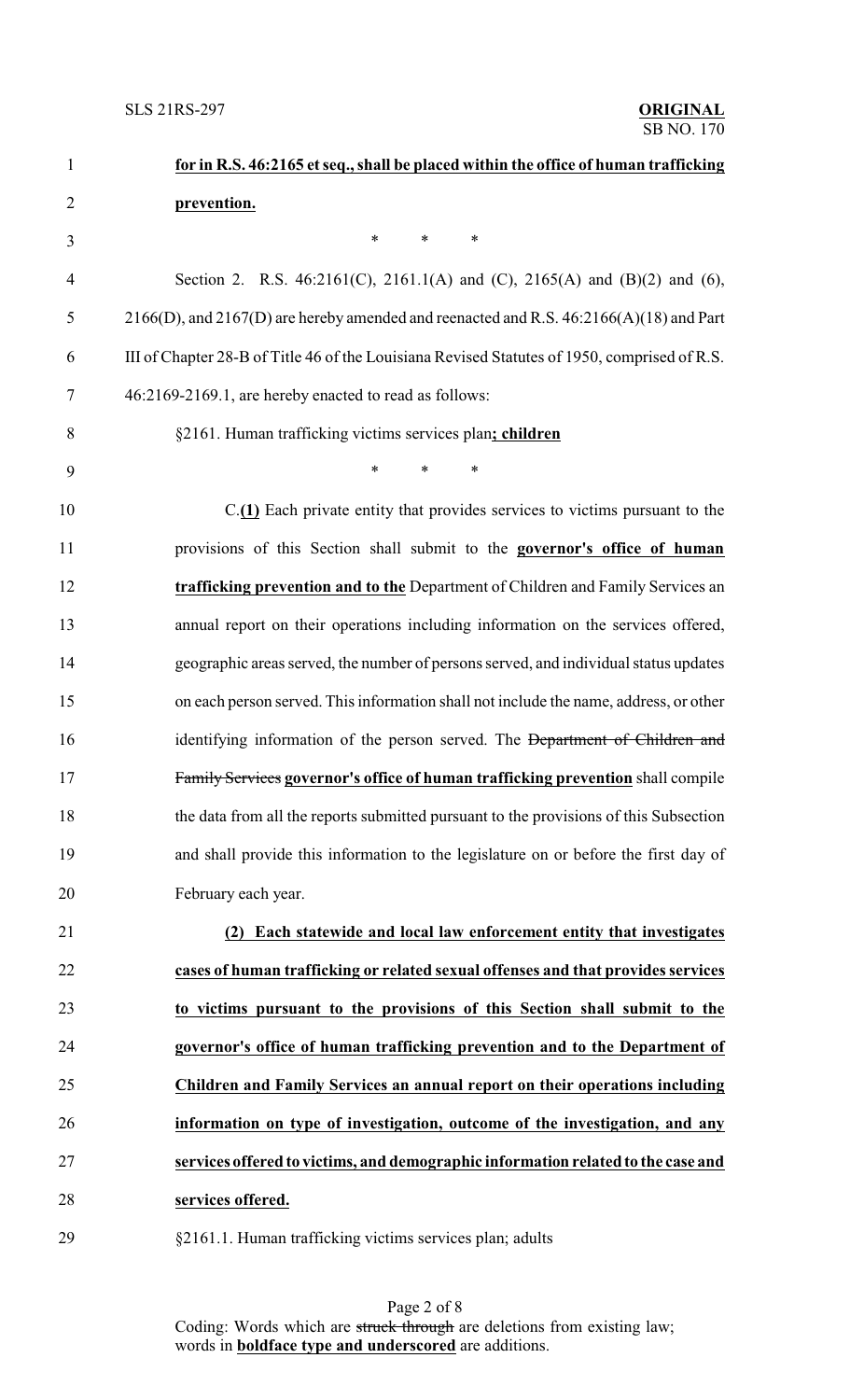| $\mathbf{1}$   | A. With respect to persons any person referred to the Department of                      |
|----------------|------------------------------------------------------------------------------------------|
| $\overline{2}$ | Children and Family Services who are is eighteen years of age or older and who are       |
| 3              | is found to be victims a victim of human trafficking in which the services include       |
| 4              | trafficking activity included commercial sexual activity or any sexual conduct           |
| 5              | constituting a crime under the laws of this state, the department shall refer the person |
| 6              | to the appropriate department, agency, or entity to provide the person with the          |
| 7              | following:                                                                               |
| 8              | (1) Assist the victim Assistance in applying for federal and state benefits and          |
| 9              | services to which the victim may be entitled.                                            |
| 10             | (2) Coordinate Coordination of the delivery of health care, mental health                |
| 11             | care, housing, education, job training, child care, victims' compensation, legal, and    |
| 12             | other services available to victims of human or sex trafficking.                         |
| 13             | (3) Refer the victim Referral to the appropriate community-based services                |
| 14             | to the extent that such services are available.                                          |
| 15             | (4) Assist the victim Assistance with family reunification or returning to the           |
| 16             | victim's place of origin, if the victim so desires.                                      |
| 17             | $\ast$ $\cdots$<br>$\ast$ and $\ast$<br>∗                                                |
| 18             | $C(\underline{1})$ Each private entity that provides services to victims pursuant to the |
| 19             | provisions of this Section shall submit to the governor's office of human                |
| 20             | trafficking prevention and to the Department of Children and Family Services an          |
| 21             | annual report on their operations including information on the services offered,         |
| 22             | geographic areas served, the number of persons served, and individual status updates     |
| 23             | on each person served. This information shall not include the name, address, or other    |
| 24             | identifying information of the person served. The Department of Children and             |
| 25             | Family Services governor's office of human trafficking prevention shall compile          |
| 26             | the data from all the reports submitted pursuant to the provisions of this Subsection    |
| 27             | and shall provide this information to the legislature on or before the first day of      |
| 28             | February each year.                                                                      |
| 29             | Each statewide and local law enforcement entity that investigates<br>(2)                 |

Page 3 of 8 Coding: Words which are struck through are deletions from existing law; words in **boldface type and underscored** are additions.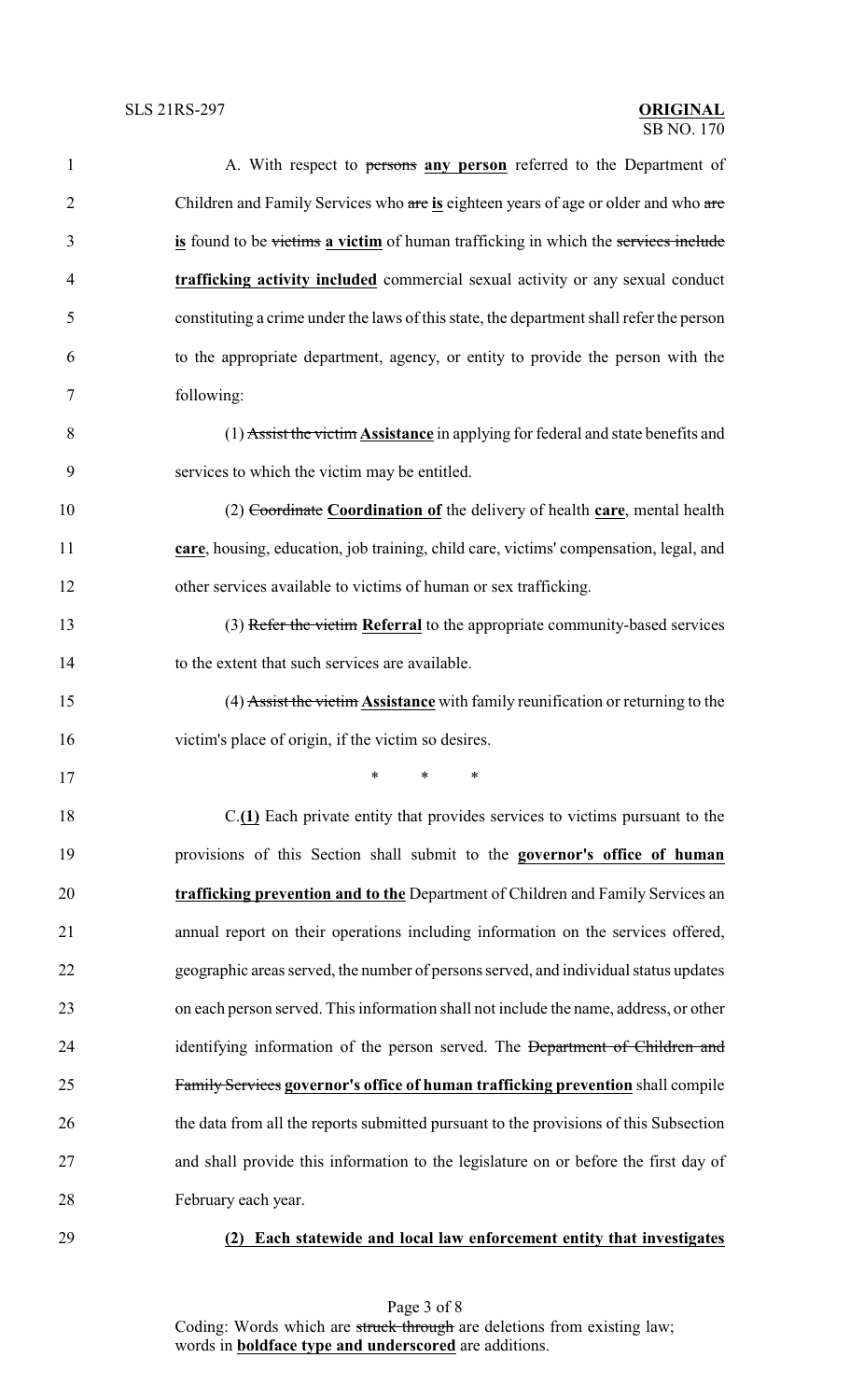| $\mathbf{1}$   | cases of human trafficking or related sexual offenses and that provides services     |
|----------------|--------------------------------------------------------------------------------------|
| $\overline{c}$ | to victims pursuant to the provisions of this Section shall submit to the            |
| 3              | governor's office of human trafficking prevention and to the Department of           |
| 4              | Children and Family Services an annual report on their operations including          |
| 5              | information on the type of investigation, outcome of the investigation, and any      |
| 6              | services offered to victims, and demographic information related to the case and     |
| 7              | services offered.                                                                    |
| 8              | $*$<br>$\ast$<br>$\ast$                                                              |
| 9              | §2165. Louisiana Human Trafficking Prevention Commission                             |
| 10             | A. The Louisiana Human Trafficking Prevention Commission is hereby                   |
| 11             | created within the office of the governor and placed within the office of human      |
| 12             | trafficking prevention.                                                              |
| 13             | B. The commission shall do the following:                                            |
| 14             | $\ast$<br>$\ast$<br>$\ast$                                                           |
| 15             | (2) Conduct a continuing comprehensive review of all existing public and             |
| 16             | private human trafficking victim assistance programs to identify gaps in prevention  |
| 17             | and intervention services.                                                           |
| 18             | $\ast$<br>$\ast$<br>∗                                                                |
| 19             | (6) Establish a method to transition human trafficking victim assistance             |
| 20             | service providers toward evidence-based national best practices focusing on outreach |
| 21             | and prevention.                                                                      |
| 22             | $\ast$<br>$\ast$<br>∗                                                                |
| 23             | §2166. Composition of the commission                                                 |
| 24             | A. The commission shall be composed of the following members:                        |
| 25             | $\ast$<br>*<br>∗                                                                     |
| 26             | (18) The executive director of the governor's office of human trafficking            |
| 27             | prevention.                                                                          |
| 28             | $\ast$<br>∗<br>∗                                                                     |
| 29             | $D(1)$ Each member shall be entitled to designate a single individual to serve       |

Page 4 of 8 Coding: Words which are struck through are deletions from existing law; words in **boldface type and underscored** are additions.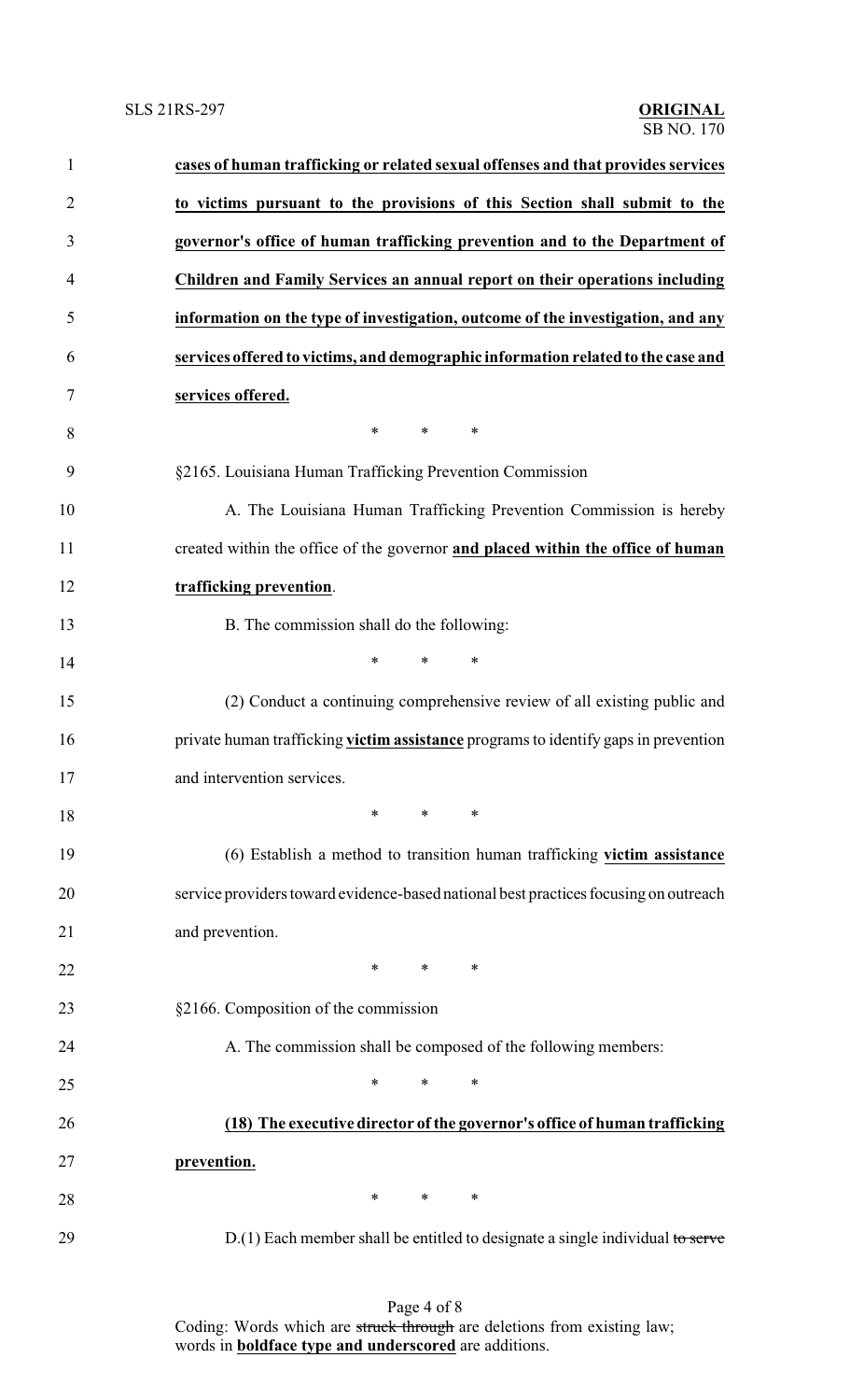| $\mathbf{1}$   | as his proxy for the duration of the member's term to serve on any occasion that the     |
|----------------|------------------------------------------------------------------------------------------|
| $\overline{2}$ | member is unable to attend a meeting of the commission. The term of the designated       |
| 3              | proxy shall be the same as that of the member. A member appointing a designated          |
| $\overline{4}$ | proxy shall make his appointment known to the chairperson and to the secretary of        |
| 5              | the commission.                                                                          |
| 6              | (2) The proxy appointed by a member shall not be subject to the same                     |
| 7              | nominating and appointment procedures as is that are required for the member for         |
| 8              | whom he is serving.                                                                      |
| 9              | (3) $\overline{An}$ No individual shall not serve as proxy pursuant to the provisions of |
| 10             | this Subsection for more than one member of the commission.                              |
| 11             | $\ast$<br>$\ast$<br>∗                                                                    |
| 12             | §2167. Meetings                                                                          |
| 13             | $\ast$<br>$\ast$<br>$\ast$                                                               |
| 14             | D. The office of human trafficking prevention within the office of the                   |
| 15             | governor shall provide to the commission such clerical, administrative, and technical    |
| 16             | assistance and support as may be necessary to enable the commission to accomplish        |
| 17             | its goals.                                                                               |
| 18             | $\ast$<br>*<br>∗                                                                         |
| 19             | PART III. OFFICE OF HUMAN TRAFFICKING PREVENTION                                         |
| 20             | §2169. Office of human trafficking prevention                                            |
| 21             | A. The office of human trafficking prevention is hereby created within                   |
| 22             | the office of the governor for the purpose of coordinating resources of public           |
| 23             | and private entities that develop, manage, operate, and support services and             |
| 24             | programs for human trafficking victims. The office shall exercise the powers             |
| 25             | and duties provided in this Part or otherwise provided by law.                           |
| 26             | B. The office shall be administered by an executive director who shall be                |
| 27             | appointed by the governor, subject to confirmation by the Senate, to serve at his        |
| 28             | pleasure.                                                                                |
| 29             | C. The executive director shall employ necessary staff to carry out the                  |

Page 5 of 8 Coding: Words which are struck through are deletions from existing law; words in **boldface type and underscored** are additions.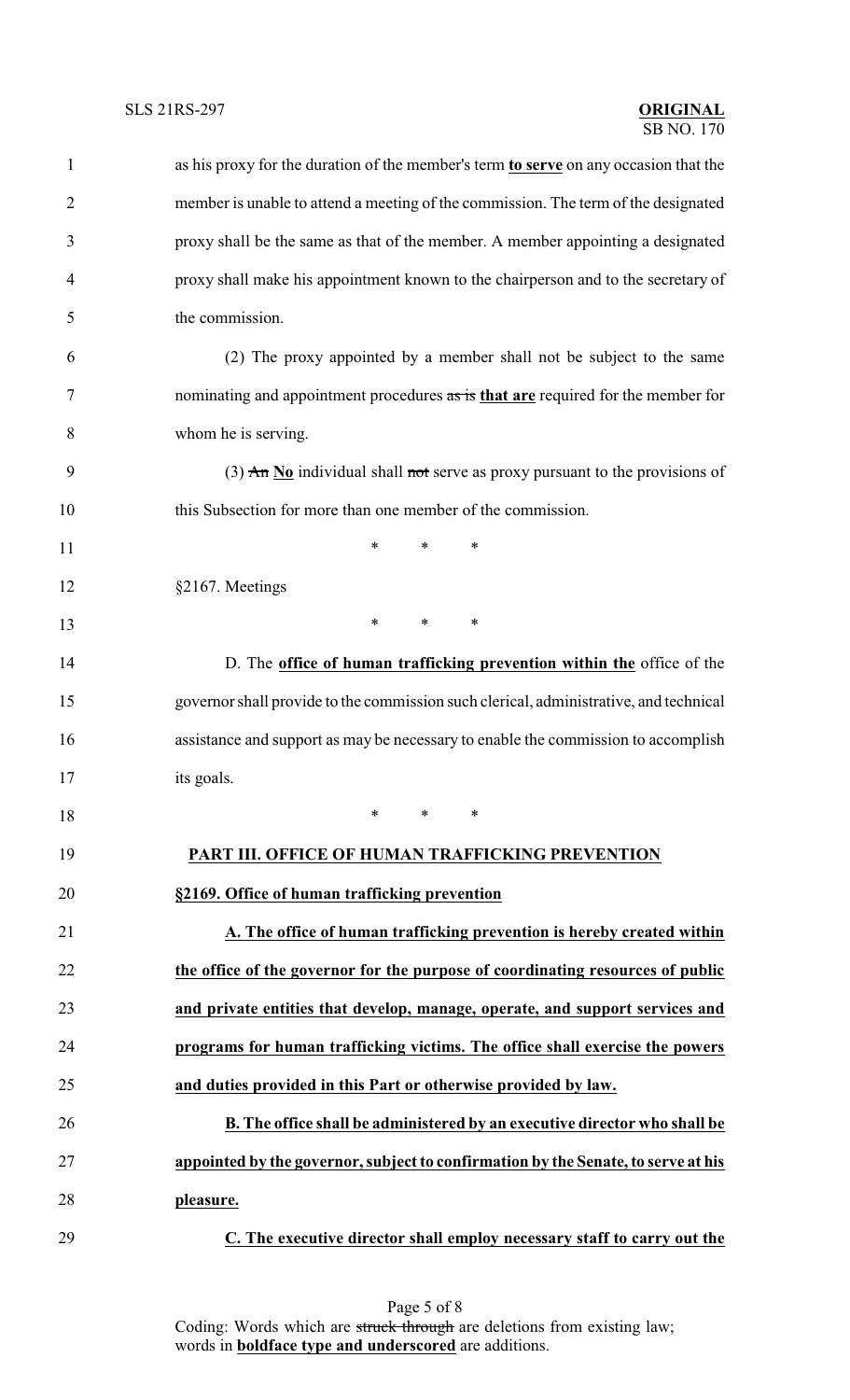| $\mathbf{1}$   | duties and functions of the office as provided in this Part or as otherwise      |
|----------------|----------------------------------------------------------------------------------|
| $\overline{2}$ | provided by law.                                                                 |
| 3              | §2169.1. Powers and duties                                                       |
| 4              | The office shall have the following powers and duties:                           |
| 5              | (1) To collect all relevant information including facts and statistics           |
| 6              | related to human trafficking.                                                    |
| 7              | (2) To conduct studies of human trafficking activity in Louisiana.               |
| 8              | To identify and make available to the public and government<br>(3)               |
| 9              | agencies the latest developments related to human trafficking activities and the |
| 10             | prevention thereof in Louisiana and throughout the nation.                       |
| 11             | (4) To advise state agencies and other stakeholders on best practices for        |
| 12             | combating human trafficking in the state.                                        |
| 13             | (5) To develop and implement a comprehensive strategic plan to address           |
| 14             | the needs of human trafficking victims.                                          |
| 15             | (6) To assist state agencies in reducing duplication of effort in the            |
| 16             | provision of services to human trafficking victims.                              |
| 17             | (7) To monitor availability of funds from federal and other sources for          |
| 18             | financing the provision of services to and programs for human trafficking        |
| 19             | victims.                                                                         |
| 20             | (8) To assist state departments and agencies and other stakeholders in           |
| 21             | drafting plans to maximize the impact of the use of such funds.                  |
| 22             | (9) To maintain a current list of public and private stakeholders                |
| 23             | providing services to and programs for human trafficking victims.                |
| 24             | (10) To monitor and evaluate the effectiveness and efficiency of                 |
| 25             | programs that provide services to and programs for human trafficking victims.    |
| 26             | (11) To provide the leadership and clerical, administrative, and technical       |
| 27             | assistance and support necessary for the Louisiana Human Trafficking             |
| 28             | <b>Prevention Commission and the Human Trafficking Prevention Commission</b>     |
| 29             | <b>Advisory Board to fulfill their duties.</b>                                   |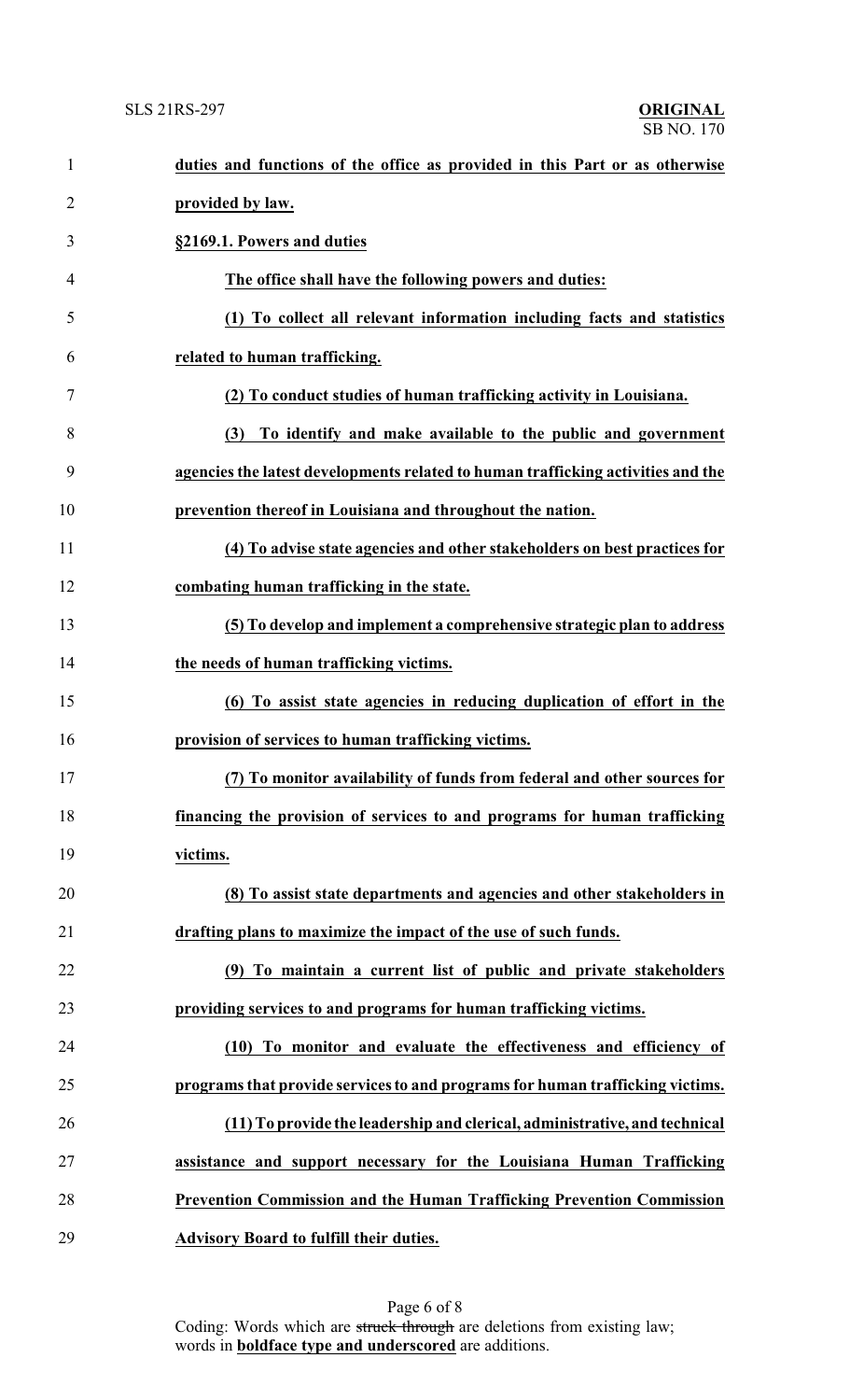| 1              | (12) To create and submit reports as required by law.                                         |
|----------------|-----------------------------------------------------------------------------------------------|
| $\overline{2}$ | (13) To compile and submit data to the legislature as provided by law.                        |
| 3              | (14) To perform all functions reasonably necessary to accomplish the                          |
| $\overline{4}$ | purposes for which the office is created.                                                     |
| 5              | Section 3. Children's Code Art. $725.2(A)(1)$ and (B) are hereby amended and                  |
| 6              | reenacted to read as follows:                                                                 |
| $\tau$         | Art. 725.2. Safe house for sexually exploited children                                        |
| 8              | A.(1) The department shall identify and maintain a current listing of safe                    |
| 9              | houses which are licensed residential homes that specialize in the provision of               |
| 10             | services to sexually exploited children, regardless of whether those facilities receive       |
| 11             | taxpayer funding. This listing shall be made available to the governor's office of            |
| 12             | human trafficking prevention and to courts, prosecutors, and other stakeholders               |
| 13             | involved in proceedings pertaining to an exploited child.                                     |
| 14             | $\ast$<br>$\ast$<br>$\ast$                                                                    |
| 15             | B. Each safe house listed with the department to provide services to sexually                 |
| 16             | exploited children pursuant to the provisions of this Article shall submit to the             |
| 17             | governor's office of human trafficking prevention and to the department an                    |
| 18             | annual report on their operations including information on the services offered,              |
| 19             | geographic areas served, number of children served, and individual status updates             |
| 20             | on each child served. This information shall not include the name, address, or other          |
| 21             | identifying information of the child served. The department governor's office of              |
| 22             | human trafficking prevention shall compile the data from all the reports submitted            |
| 23             | by each safe house pursuant to the provisions of this Article and shall provide this          |
| 24             | information in an annual report to the legislature on or before the first day of              |
| 25             | February each year.                                                                           |
| 26             | Section 4. R.S. 46:62 is hereby repealed.                                                     |
| 27             | Section 5. This Act shall become effective upon signature by the governor or, if not          |
| 28             | signed by the governor, upon expiration of the time for bills to become law without signature |
| 29             | by the governor, as provided by Article III, Section 18 of the Constitution of Louisiana. If  |

Page 7 of 8 Coding: Words which are struck through are deletions from existing law; words in **boldface type and underscored** are additions.